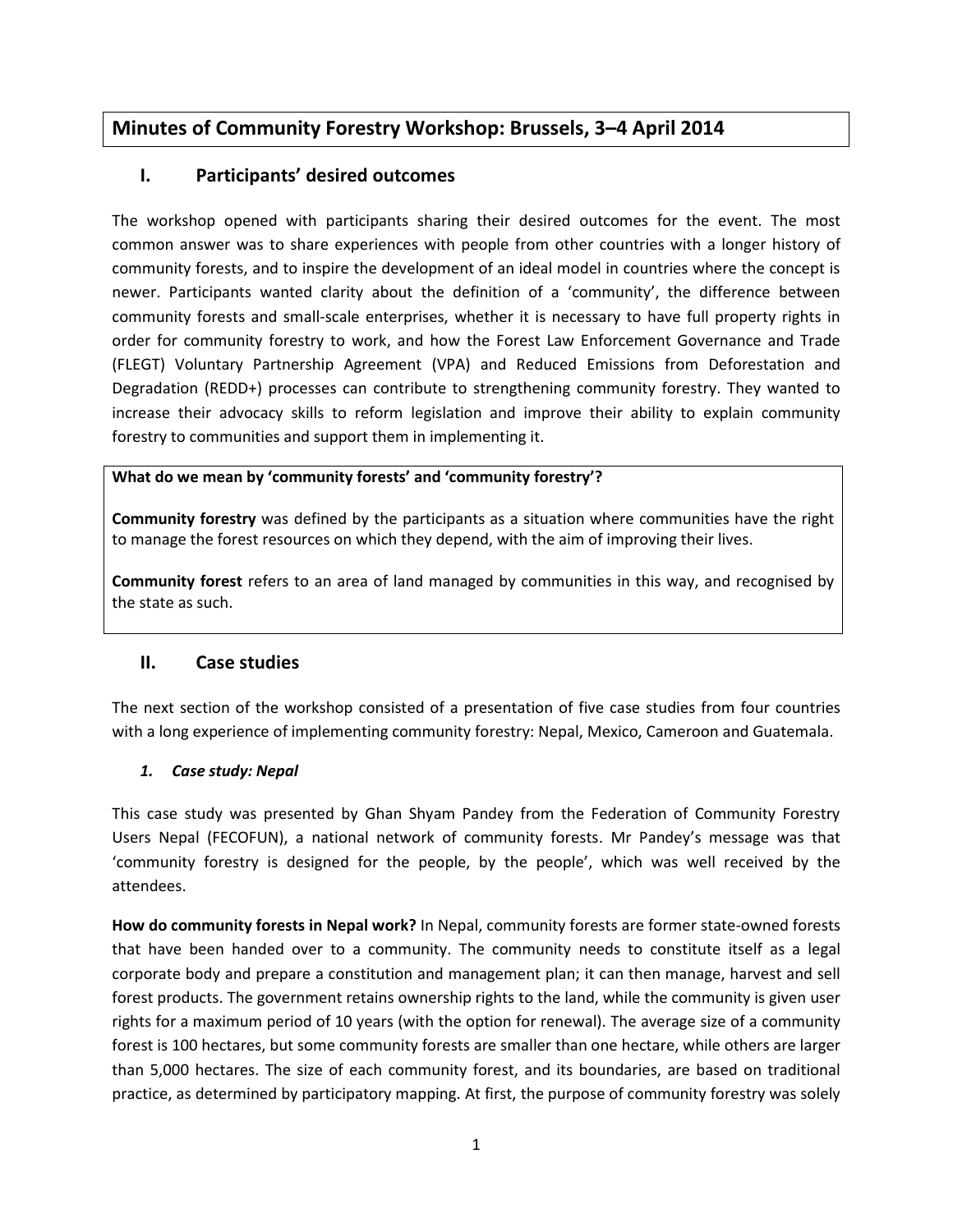for conservation and to save the forests through replanting; the idea of using community forests to sell forest products is more recent.

**Historical development of community forestry in Nepal:** From the 1950s to the 1980s, the government owned and managed Nepal's forests, resulting in serious forest degradation as well as conflicts with communities. This led to successful lobbying for the creation of community forests and for communities to be given more control. The community forests were created first; they received their legal status later, through a series of statutory reforms throughout the 1990s and first years of the new millennium. Today there are 18,000 community forests across Nepal, over an area of 1.7 million hectares of forests managed by 14 per cent of the total population (almost the entire rural population).

#### **Keys to success in Nepal and lessons learned for other countries**

- 1. One important reason behind the success of community forestry in Nepal is that the practice of community forestry was developed before the legal framework. Legal reforms related to community forestry reflected and took account of the lessons learned from action practice on the ground. There was a strong belief that community forestry would not work if directed from the top; the design of an optimal model required participation.
- 2. Another important success factor was the support of various stakeholder groups. There was strong support from local and national government throughout the process, aided by the fact that in 1990 Nepal became a democratic government. Also important was the presence of a strong, well-organised civil society: non-governmental organisations (NGOs) have acted as a guarantor for community forestry, making sure that the government did not take back the rights once given. There was also strong support from international donors (from the UK, Switzerland and Iceland in particular) and the media. Success was enhanced by positive collaboration between all these different actors.
- 3. It is important to support capacity-building, networking and technology transfer between producers, and to give small forest producers access to the marketplace. Community forestry must have poverty reduction at its heart.
- 4. Women played an indispensable role as leaders of community forests in Nepal. This was achieved partly through a positive discrimination policy: the government mandated that each community forest committee, at every level from local to national, was composed of 50 per cent women. FECOFUN supported discussions among women, using smaller all-women groups to get their views on priorities for community forestry. (FECOFUN used the same method to consult other subgroups in the community, e.g. the poor and the elderly.) Women were also heavily involved in educational activities around community forestry practice.
- 5. One of the shortcomings of community forestry in Nepal is that it has not included land ownership rights for communities. National civil society has been pushing for this to be addressed in the new constitution.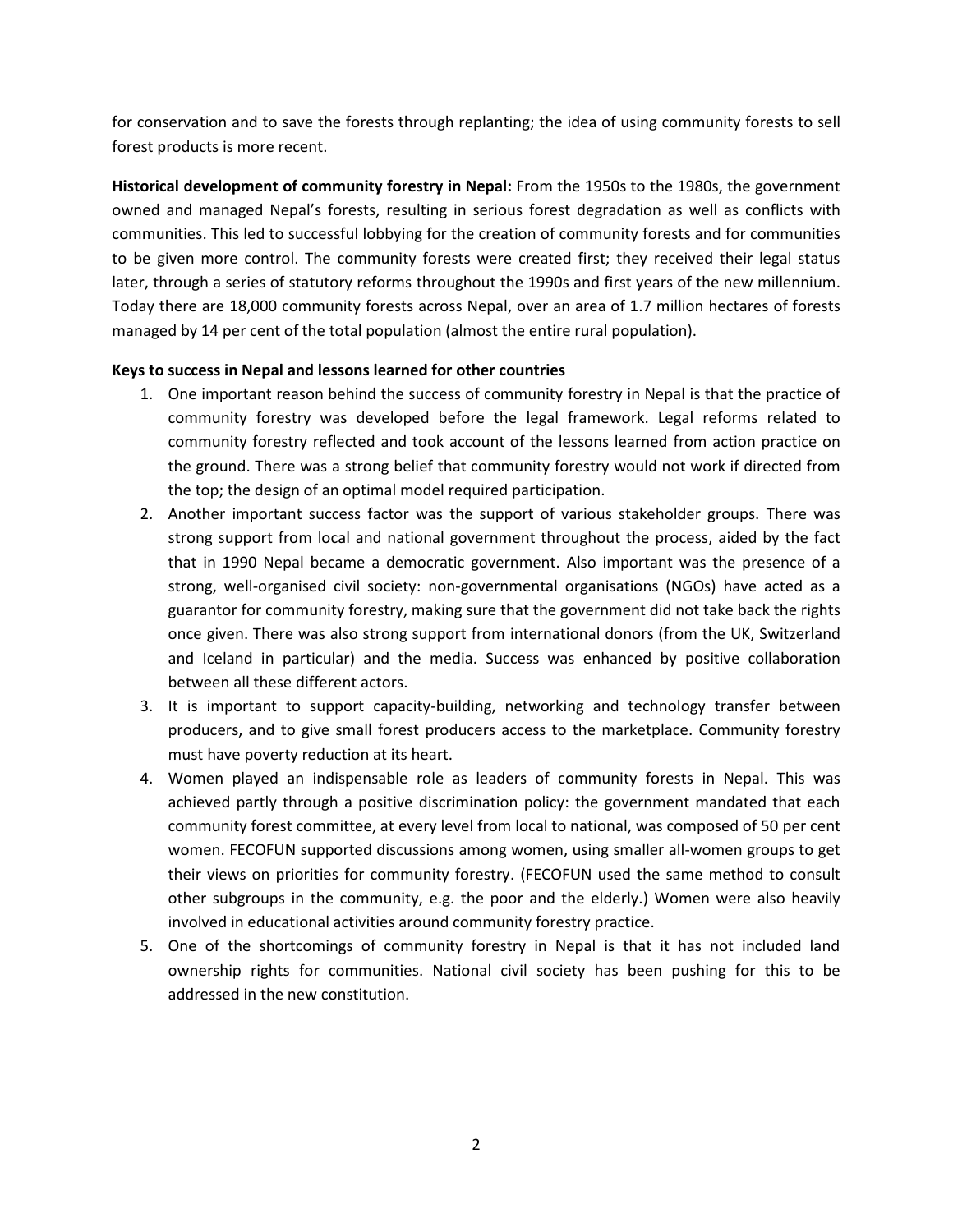#### *2. Case study: Mexico*

The second presentation was on the experience of Mexico, delivered by Ernesto Herrera Guerro of Reforestamos Mexico, an organisation that supports Mexican community forest enterprises to sell their products and push for policy change.

**Context:** A third of Mexico is covered by forests, with 12 million people dependent on them. Nevertheless, forestry is a small sector (0.8 per cent of Gross Domestic Product (GDP)), and most of the timber consumed in Mexico has to be imported. Illegal logging is a serious problem, and 30–70 per cent of Mexico's timber is produced illegally.

**Historical background:** In the 19th century, land in Mexico was owned by a small number of people. The 1910 Mexican Revolution brought about a new constitution, which gave communities the right to own the forest but not to exploit it commercially: only private companies were allowed to hold logging concessions. Later in the century, community action led to them gaining the right to hold logging concessions on their own land. Today, 85 per cent of Mexico's forest land is owned as common land by communities.

#### **What is community forestry in Mexico?**

There is no law defining community forestry, nor what a community is (all Mexicans are just Mexicans; there is no distinction in law between indigenous and non-indigenous peoples). Community forestry is the practical process by which communities are organised to manage their forests, and to produce and sell forest products. The legal framework around community forests is old, but it has been adapted to changing circumstances.

Community forests are governed by democratically elected institutions. A general assembly of all community members defines how the common land is used. Underneath this general assembly are various committees to run specific aspects of the community forest.

There is no privately owned industrial logging activity in Mexico. A tenure rights reform bill forbids private companies from owning large areas of land; communities own the land and the timberprocessing machinery, and pay private foresters to harvest the timber for them. Timber accounts for nearly all harvested forest products (amounting to over 90 per cent of the income from community forests), as it is difficult to get non-timber forest products on the market, particularly in the limited quantities often produced. Communities are also eligible to receive Payments for Ecosystem Services (PES) from the government, based on the proportion of forest cover (areas with over 80 per cent forest cover are eligible for PES), and looking at the value of the land in terms of biodiversity, hydrological services, etc.

Although forestry is only a small industry in Mexico, the government was aware that deforestation had started to cause environmental problems, and that it needed to reverse this. The focus of the community forest programme in Mexico thus far has been on planting trees rather than on managing existing forests.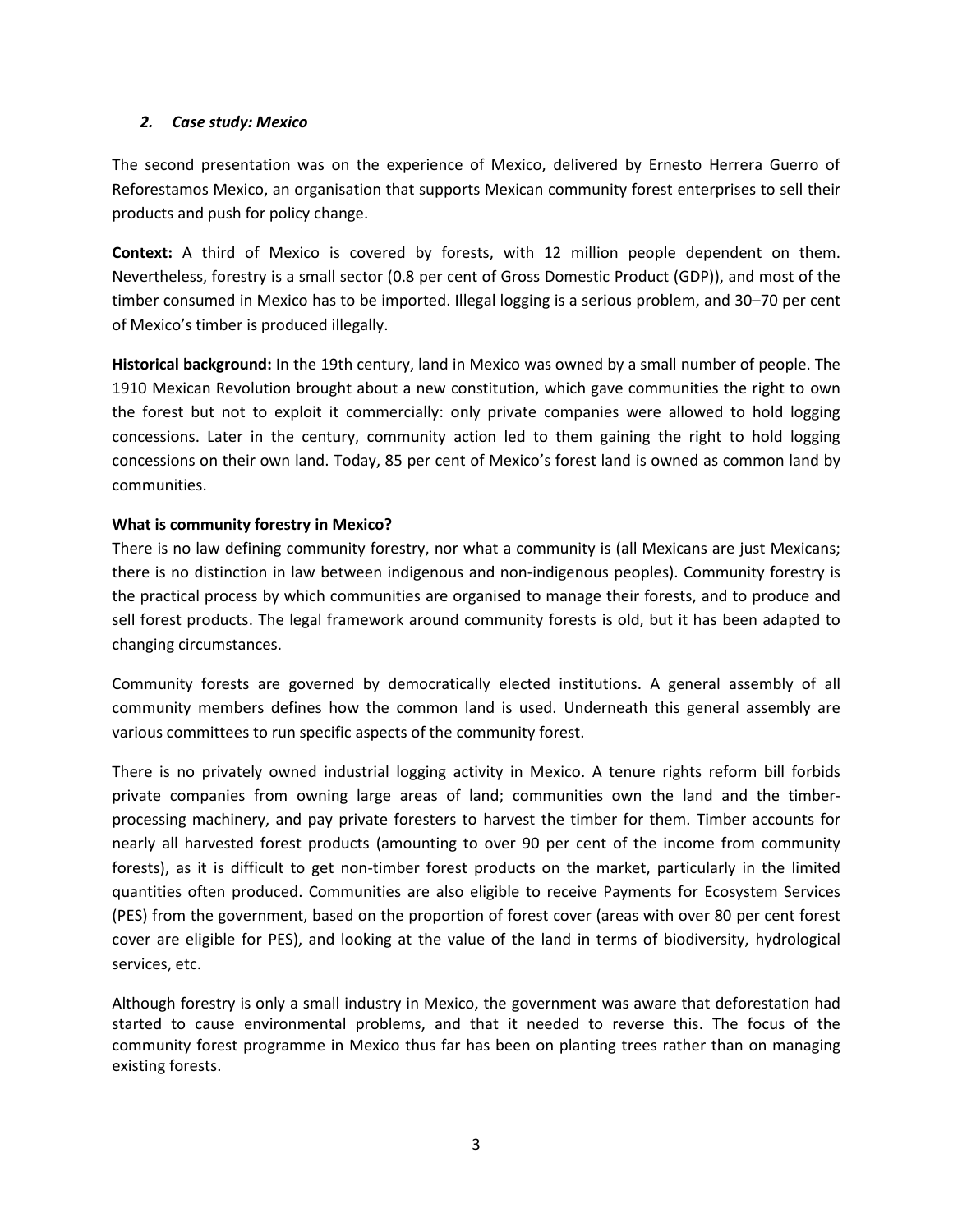The economic benefits of community forestry for communities are clear. Currently, 80 per cent of Mexico's legal timber is produced by communities. Key factors behind the economic success of community forestry in Mexico include its large internal market, and the work of NGOs and national networks to build capacity amongst community forest producers to help them make better forest products and improve market access. On the other hand, the costs of community forestry are very high for communities in Mexico – higher than in many other countries – because they have to pay foresters to help them manage the concessions. The solution to this is to increase the communities' capacity to manage the forests themselves.

**Threats to community forestry:** One major threat to community forestry in Mexico is the complexity of the legal framework, which makes it hard for communities to compete with bigger companies and pushes them into operating illegally, where they are vulnerable to government sanctions. Political will is also too focused on urban issues and non-forestry sectors. Communities lack capacity, particularly on the business side, and the current rule that community presidents must step down after three years means that community forests frequently lose valuable expertise. The internal organisation of communities is currently driven too much by internal politics rather than what is best economically. Women are often not sufficiently involved; nor are young people, who are increasingly moving to the cities, meaning that older forest managers have no one to replace them. Government financial support has been excessively paternalistic, removing incentives for community forest producers to improve; because communities can receive subsidies without having to do anything to earn them, it discourages them from being entrepreneurial or even efficient. In addition, subsidies are only available for conservation-based activities; they need to start being available for sustainable forest management as well. By contrast, Guatemala has been more successful because it has been less paternalistic, tying subsidies to environmental results. Community forests in Mexico are also threatened by competition from other timber-producing countries (for example the import of cheap timber from Chile), corruption and lack of transparency, drug cartels, and the impact of climate change on forests.

**Lessons learned:** Capacity-building and outsourcing of production to private operators was crucial because communities did not have a tradition of forest management, and lacked expertise. Outsourcing to private producers was also useful because it kept production separate from communities' internal politics. Another important element was capacity-building to help communities learn how to access markets and develop an entrepreneurial mind-set (on the principle that it is important not only to teach someone how to fish, but also how to sell the fish). A third key element was the presence of alliances between community forests, which enabled them to influence public debate.

An important step forward in Mexico would be to start ranking and certifying private operators, to help communities distinguish between the good and the bad when they decide who to hire to harvest their timber. The government also needs to start providing PES for sustainable forest management, not only for conservation.

#### *3. Case study: Cameroon*

The third case study presentation, on the experience of Cameroon, was delivered by Cedric Vermeulen of the University of Gembloux. He started by distinguishing between community forestry (in which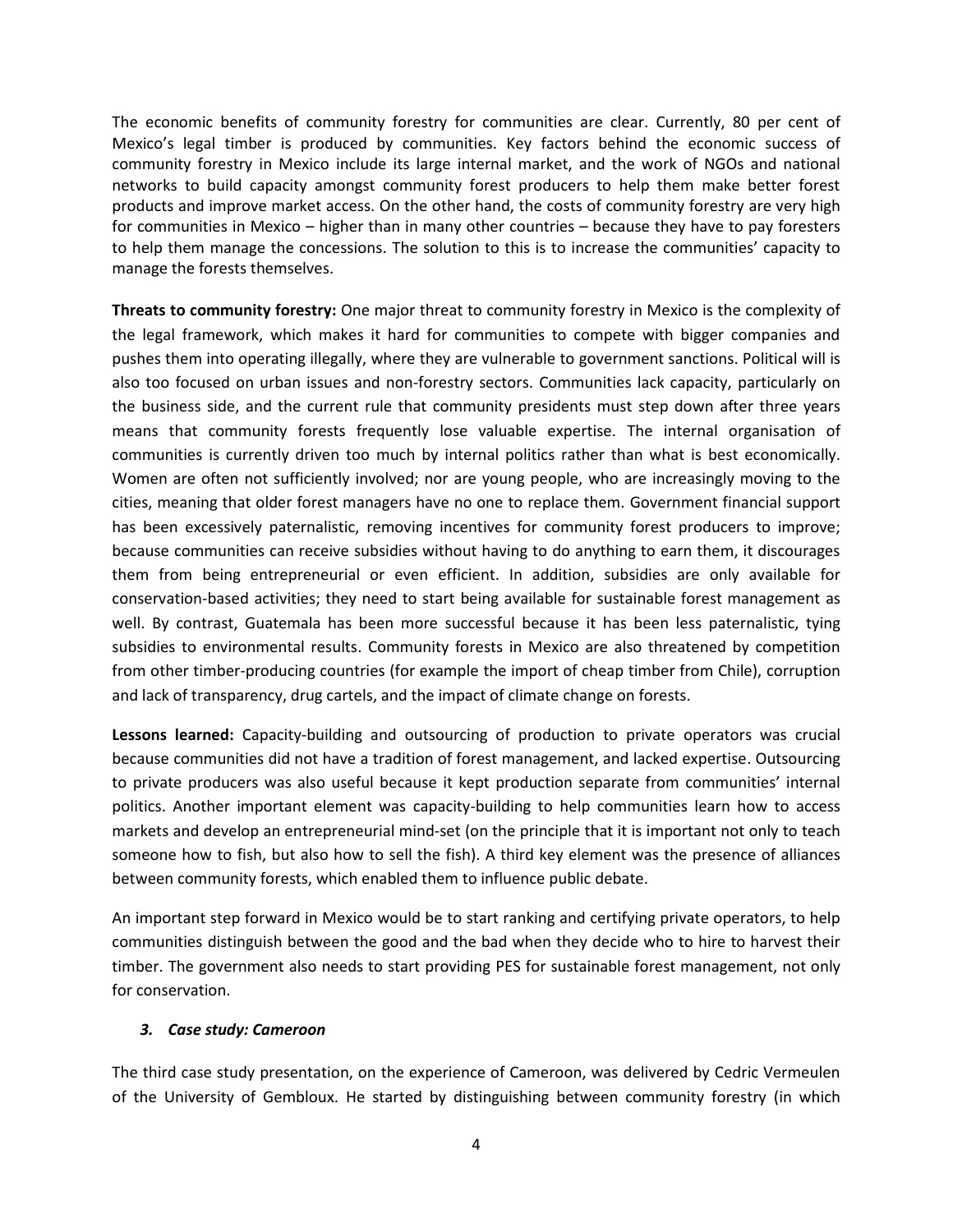communities are the primary actors) and participative forestry (where populations may be more indirectly involved). He went on to describe community forests in Cameroon.

The law creating community forests was passed 20 years ago. The community forest is based on a contract between the government and the community for a set period of time. The government retains ownership over the forest, with communities holding usage rights. The government is supposed to provide technical support to the community to help them manage the forest.

The creation of a community forest involves a long process with multiple steps including the submission of a formal application, the preparation of a forest inventory and socio–economic impact study, and a management plan. This is a very complex and time-consuming process. The sole respite comes from the fact that, once the application to create the community forest has been received, the land is reserved for the community for 18 months whilst the various studies and management plan are developed.

**Positive gains:** Community forests have created some local jobs, which has done a little to slow down the general exodus to urban areas. There has also been some successful technology transfer from private timber operators to communities, particularly in the processing of local wood and non-timber forest products.

**Problems:** In practice, hardly any community forests have been created in Cameroon. The legal procedures to create them are complicated, time-consuming and expensive: an initial scoping study alone costs US\$16,000 (8 million Central African Francs (CFA)). In addition, once all these steps have been completed, the community must obtain a new exploitation certificate every year. The management plans require communities to implement production techniques that are outside their capacity, and the legal entities that communities must create to manage the forests themselves are poorly adapted to the pre-existing customary structures. Communities are treated as if they are industrial logging concessionaires, with the same capacity to carry out studies and develop and follow management plans. FLEGT and other certification procedures only add to the complexity. What is more, the complex legal requirements are also outside the monitoring and enforcement capacity of the government. When the Cameroonian government tried to simplify the law, it came out with a document that was even more complicated. Some participants suggested the government has an interest in maintaining this complexity, as it allows corruption to persist: the multiple steps entailed in creating a community forest allow multiple opportunities for profit.

Corruption is also a problem at the community level; decision-making is often not very inclusive, although some communities are better than others. The local administrative bodies were imposed by central government and are not well integrated in community life.

Another major problem is caused by the fact that communities do not own the community forest, but only have usage rights, meaning that the government can take back those rights at any time. There is not much space available for community forests in practice; traditional lands have often already been granted to industrial timber concessions. This means that much of the land left for community forests is degraded forest land. In addition, community forests are not allowed to be larger than 5,000 hectares, even if the area traditionally managed by the communities was greater. Community forest land often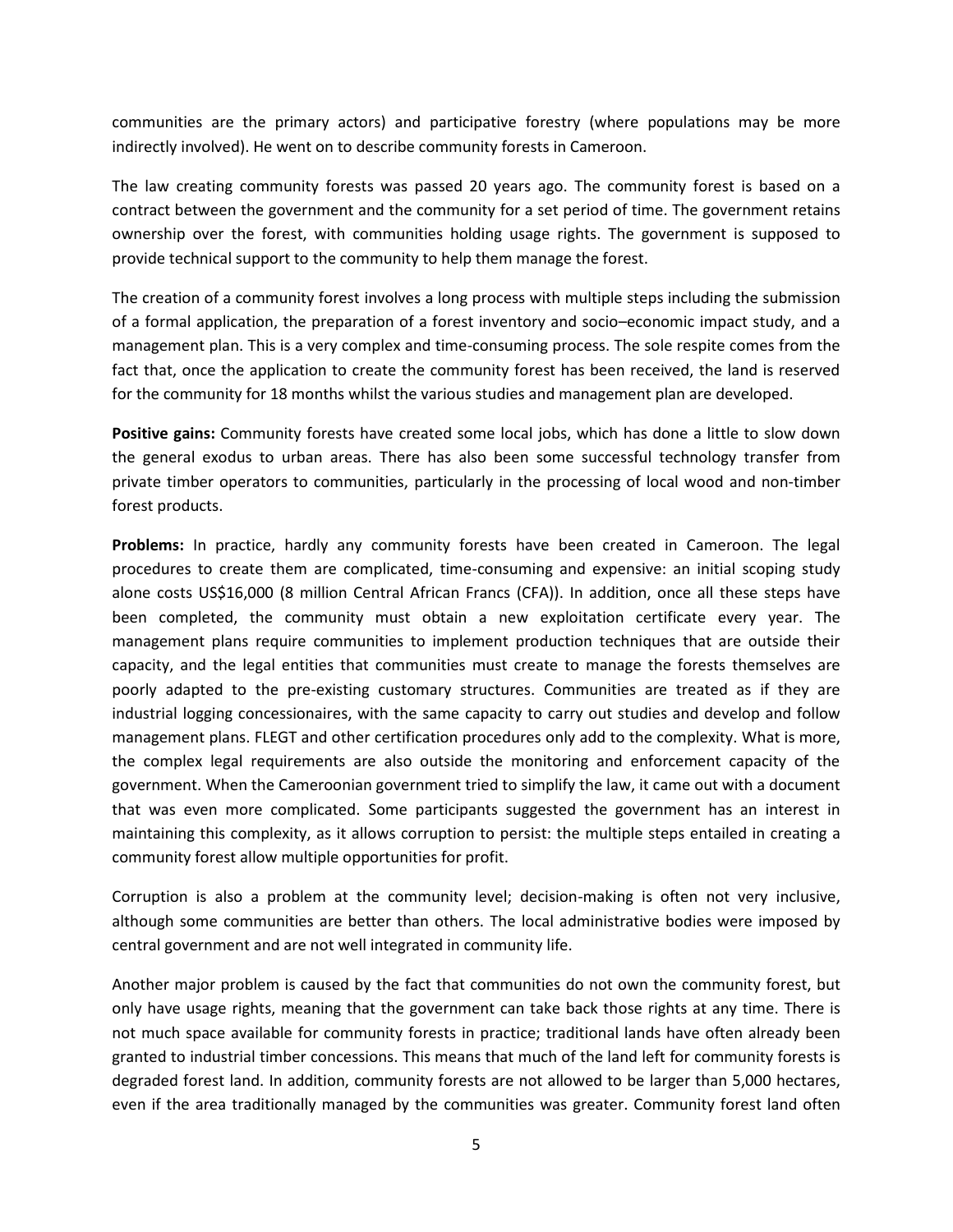does not correspond to the land traditionally occupied by the community, which can be hard for the community to understand.

Revenues from community forests have also been limited. Communities are making some revenue from the sale of non-timber forest products, but some of these products only come to fruition every few years so do not provide a continuous revenue source. Communities also face difficulties in accessing markets. In addition, even those revenues that communities do earn have not led to improved living conditions, in part because community members cannot agree on how to spend them.

Finally, community forests have also not led to improved conservation of the environment. They can lead to even greater forest exploitation, because communities are given the 'right' to cut down the trees. Professor Vermeulen mentioned the example of a Baka community which cut down all their trees as soon as they were identified in an inventory as 'theirs'. A comment from the floor pointed out that this was because communities in Cameroon have never been given long-term rights to the forest, unlike in Mexico, so they had no incentive to preserve the forest in the long term. Professor Vermeulen said the lesson from this is that if rights over the forest are to be given to communities, the communities must be monitored and given more training and support.

#### *4. Case study: Guatemala*

The fourth presentation came from Silvel Elias of the Université Nacional de San Carlos, Guatemala.

He began by explaining the context behind community forests in Guatemala. Forests are very important to Guatemala, both economically and culturally. Land is distributed very unevenly, with 85 per cent of land held by 15 per cent of landowners, and it is used largely for export-driven industrial agriculture: coffee, sugar cane, bananas and palm oil. This land-use pattern is an important driver of Guatemala's rapid deforestation rate, as forests are converted to industrial cropland and grazing land.

**What is community forestry in Guatemala?** There is no specific law for community forests, and the state retains ownership. There are three different types of community forest in Guatemala.

The first type, in the uplands, is collectively held by communities and governed internally according to traditional laws. These forests are used mainly for subsistence production for the local economy. They have some of the lowest rates of deforestation, as traditional forest management methods are followed. Communities do not have any statutory legal rights over these forests; as a result their access and use of these lands is often restricted, and now under threat from the expansion of protected areas onto the lands.

The second type of community forest is small-scale forest production areas, which cover 15 per cent of the country. These are supported by a state-funded incentives programme, and they have been successful at creating employment and revenues for the local community. This type of community forest does provide legal user rights to communities. They are supported by an association of community forest organisations, which lobby the state for funding and policy reforms.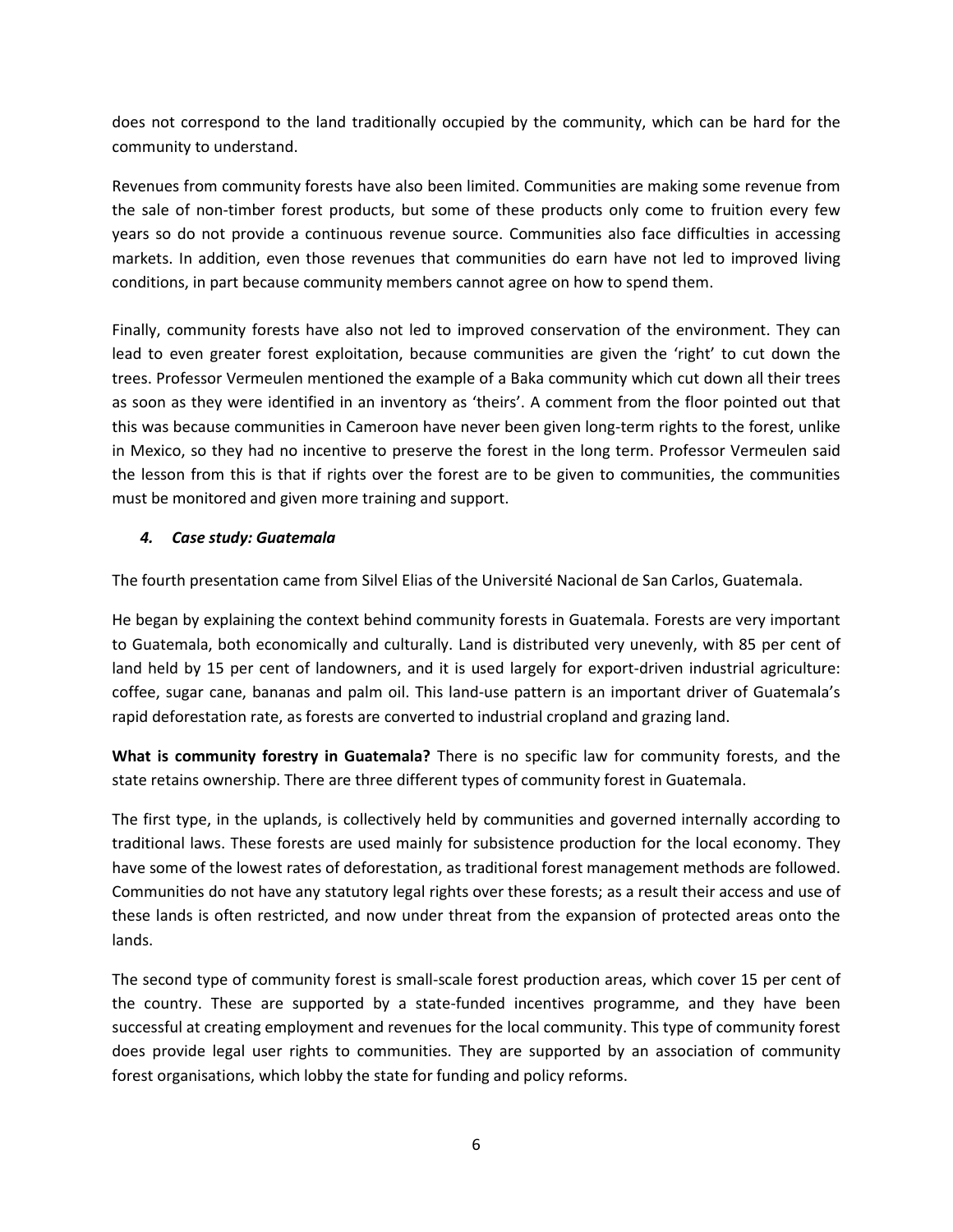The third type consists of community forest concessions: parts of a conservation area that are given to communities for a period of 25 years. The goal is conservation, with communities selling sustainable quantities of Forest Stewardship Council (FSC)-certified timber and non-timber forest products, as well as engaging in tourism and artisanal production. Conservation has been possible in these forests because of strong local organisations at the community level that are able to define and enforce rules for resource management. These community forests also benefit from a national association to connect them to each other and lobby at the national level.

**Obstacles to overcome:** Problems arise from the lack of legal recognition for communities' property rights and collective ownership, and the limited timespan of the community forest concession. There is also a poor understanding of the outlook and forest management methods of indigenous peoples, and current policies do not adequately reflect these. Communities need better access to markets. Governmental support is insufficient and sometimes inconsistent, with the creation of protected areas on community forest land. Illegal logging continues, and community forests face further threats from land-grabbing from industrial agriculture and mining. The involvement of women also needs to be more actively promoted.

#### *5. Case study: Guatemala and Cameroon*

The final case study was a comparison of the experience of Cameroon and Guatemala, delivered by Michel Merlet of Ameliorer la Gouvernance de la Terre, de l'Eau et des Ressources Naturelles (AGTER).

He began by discussing the similarities and differences between the two countries. Both Cameroon and Guatemala share a colonial history, with communities being dispossessed of their land and ownership passing to the state. One important difference between the two countries, however, is that Guatemala has a tradition of multi-level organisation within and between communities; community life in Cameroon is much more decentralised, with little history of defending land or resources from others. Another important difference is that community forests were created in very different contexts: in Guatemala they were fought for by communities at the end of the revolution, whereas in Cameroon they were created by a programme funded by the World Bank. This meant that in Guatemala, the communities had real power and were able to push for the legislative change they wanted. In Cameroon, on the other hand, the forests were created in peacetime, when the state felt very little pressure; this meant that communities got small and low-quality parcels of land, and national forestry policy was still based around large companies.

**Lessons learned from the comparison:** The first lesson is that it is less important to have the 'right' law in place, than to have practice on the ground going in the right direction. The second lesson is that it is important to have intermediate-level governance organisations between the state and the communities. Third, community forests must be appropriate to the context, particularly in finding the balance between individual and collective rights.

Another important feature is capacity-building, as communities will not necessarily know how to manage forest resources or finances. In Guatemala, the communities started by relying on logging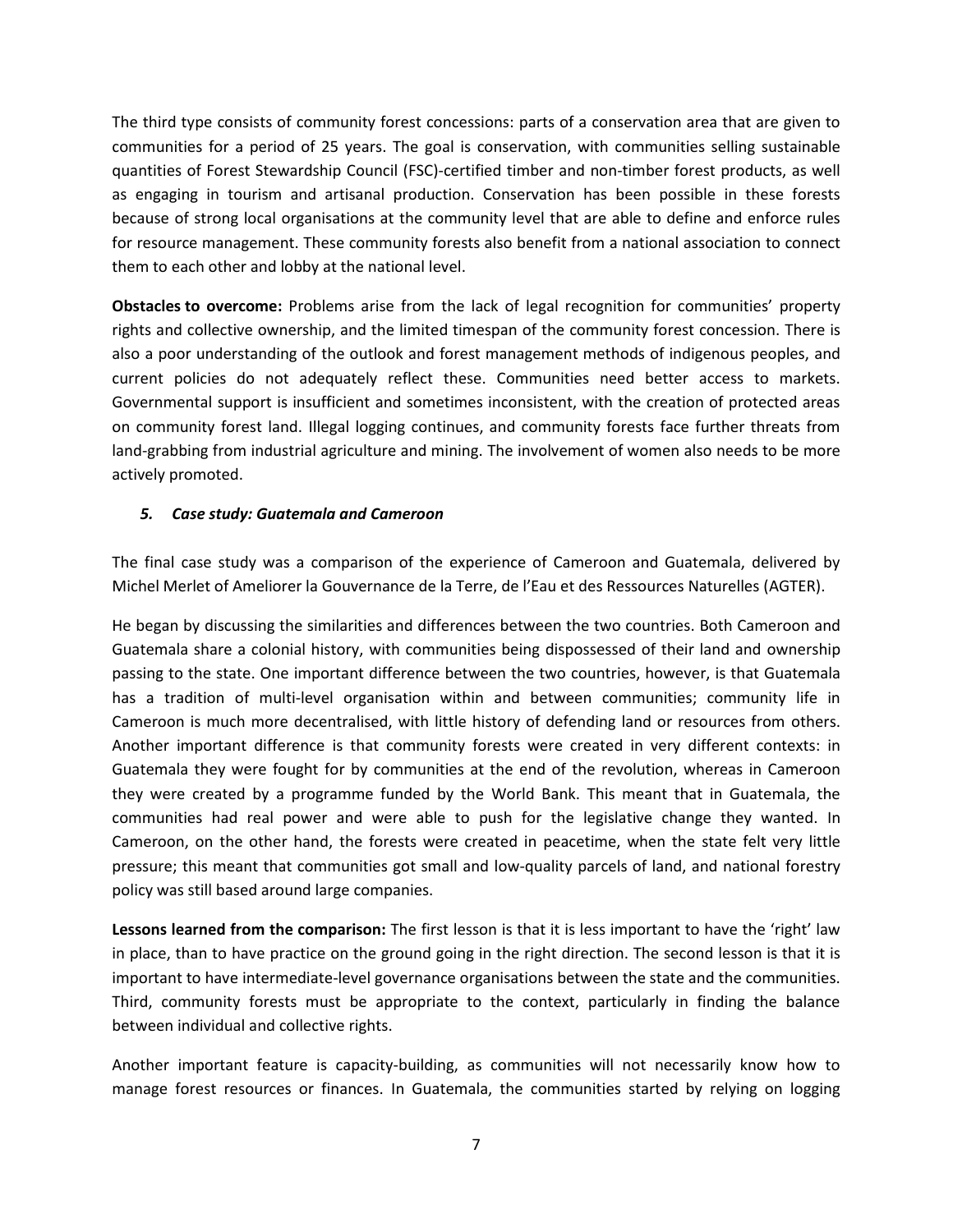companies, but then received international support to learn how to do the logging themselves. Learning should be a gradual but continual process, with progressive incentives allowing communities the right to manage more as time goes on. Enforcement should not come from the state but from neighbouring communities: in Guatemala, associations of communities that are pursuing FSC certification for their timber 'cross-monitor' each other to check the certification requirements are being met. In addition, in order to change power relationships, community forestry must be a collaborative process between communities, collectively guarding against abuse by elites.

It is important to fully understand the incentives of different actors, and have the right counterbalancing incentives to encourage good behaviour. Local people also have incentives to deforest, which may increase if external actors come into the picture. Mr Merlet referred to Mr Vermeulen's example of the Baka in Cameroon, saying that the trees that the community cut down had never been valuable to the community as timber, but when their land was taken by an industrial concessionaire and they realised the trees were economically valuable to foreign buyers, they tried to get whatever they could. In order to develop an effective community forest policy, a different type of economic analysis is needed that goes beyond financial profitability, otherwise the interests of the various actors will not be properly understood.

**A question from the floor:** In light of the fact that Guatemala's success is based on its incorporation of customary governance systems, can customary systems be used in countries where they are no longer powerful? Mr Merlet answered yes, and gave the example of Niger, which is currently trying out a synthesis between customary and colonial laws, taking account of customary chiefs but also integrating them into the formal government.

### **III. Group discussions in response to the case studies**

The next part of the workshop consisted of participants' responses to the case studies, which were discussed in small groups.

Participants first discussed the potential benefits of community forestry. These included access to revenues from forest exploitation, the preservation of forest cover, and the preservation of communities' traditional rights. Increased social cohesion was another important benefit, particularly the more active participation of marginalised groups. Finally, community forestry could deliver improved governance and a more balanced relationship between the state and local institutions.

The second theme was what participants thought were the key elements in designing a successful community forest model. The first was that decisions about management of the forest resources should be given to communities. Communities need autonomy: this encourages their commitment to the process. Second, communities need access to training opportunities, to gain technical and financial skills. Learning needs to be ongoing and include the right to make mistakes. Third, community forests need to bring revenues and improved living conditions, potentially through development of market access and/or the creation of businesses to manage the forest. Fourth, the structure of community forests needs to be adaptable to different local cultures, including allowing different types of benefit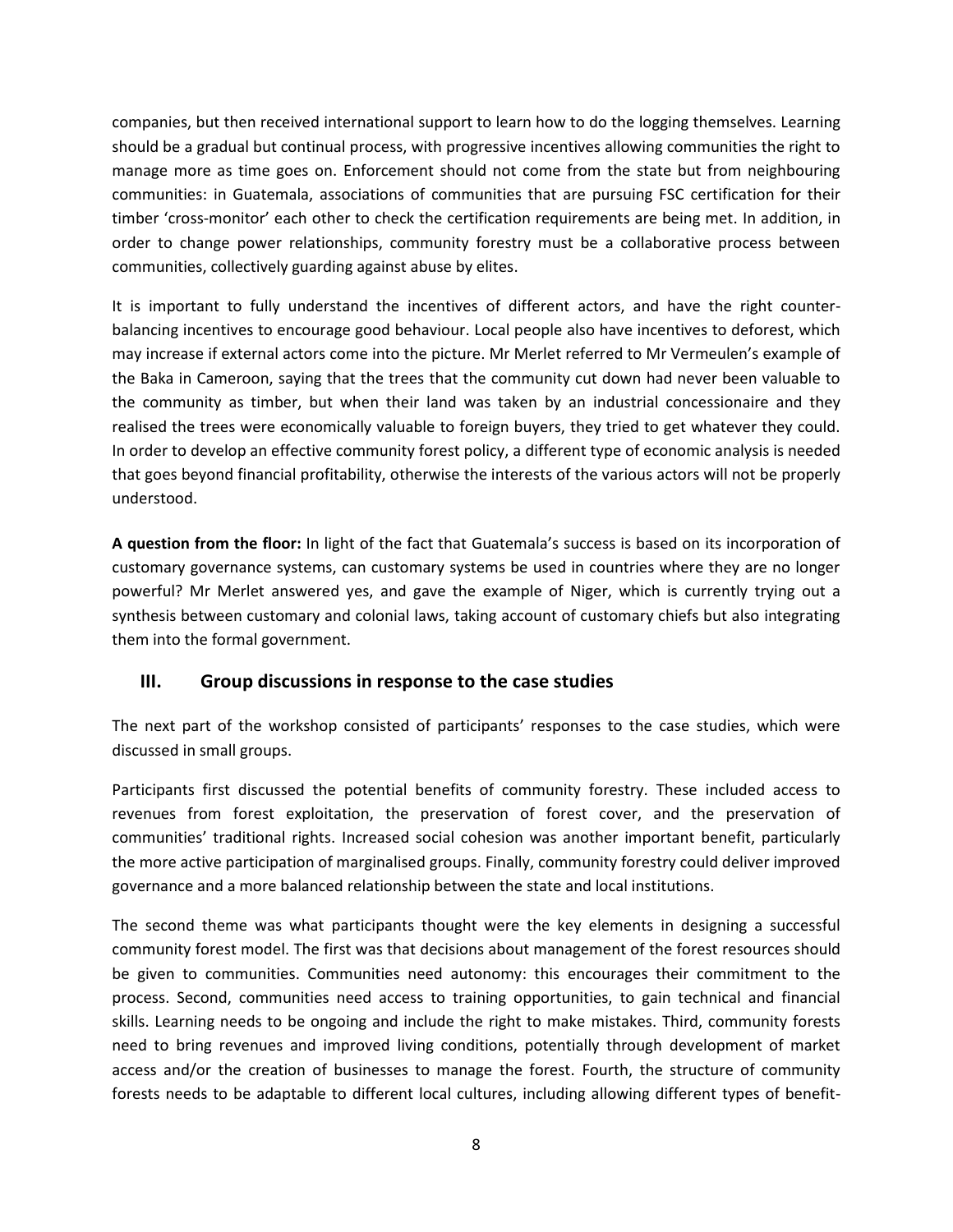sharing (individual or collective, or tied to individuals' level of participation in the management of the resources). Fifth, active efforts need to be taken to involve women and marginalised groups. Sixth, legal procedures for creating and managing community forests need to be adapted to local contexts and capacities, as procedures that are too costly or complicated will restrict communities' ability to participate. Seventh, measures need to be in place to prevent monopolisation of the process by the state and/or by elites. Eighth, community forests must be of a sufficient size to satisfy communities' needs and traditional uses. Ninth, communities' rights to community forests need to be permanent or at least long-term, rather than expiring after a short period of time. Finally, community forests must be incorporated in national-level policy planning, to ensure they are not overridden by other sectors.

Finally, the participants explored what underlying conditions affect the success or failure of community forests in different countries. A legacy of activism and struggle was seen to be an advantage, particularly if it leads to a recognition of communities' customary rights as statutory rights. Also important were the historical strength of civil society, and the sense of shared culture and social cohesion between neighbouring communities. Political will is essential, as is the availability and quality of forest resources. Communities' pre-existing level of organisational and technical capacity plays a key role in determining whether or not community forestry policies are successful in an economic sense. Countries with high levels of corruption, poverty and illegal logging may face great difficulties in implementing community forests. Strong pressure for land from other sectors is also a threat to community forestry.

# **IV. Country presentations**

The following part of the workshop consisted of discussions amongst the representatives of each country present, with each country group supported by one of the five case-study presenters. They set out the current state of affairs on community forestry in their countries, discussed what an ideal model might be, and developed strategies for how to get there.

### *1. Republic of Congo (Brazzaville)*

# *Presented by Pierre Timothée Molebanda (Ngombe Community Development Area (SDC)) & Maixent Fortunin Haninmbat Emeka (FGDH)*

**Current state of affairs:** At the moment, the only thing in Congo resembling a community forest is the community development area (SDC). This is an area created around villages within forestry concessions, where communities can carry out some commercial activities, but not sell timber. Management of the SDC is carried out by a multi-stakeholder committee. They have a maximum life span of 25 years, and require communities to prepare a management plan. Some communities lack the capacity to effectively manage their SDCs, but others are already quite well trained, particularly within FSC-certified forest management units.

The country is currently undergoing a review of its forest code, and the subject of community forests has been an important topic of debate. Civil society organisations claim that SDCs are not really community forests and have lobbied strongly for them to be replaced by something that gives communities more rights. The current draft of the forest code proposes a new model of community forest which is based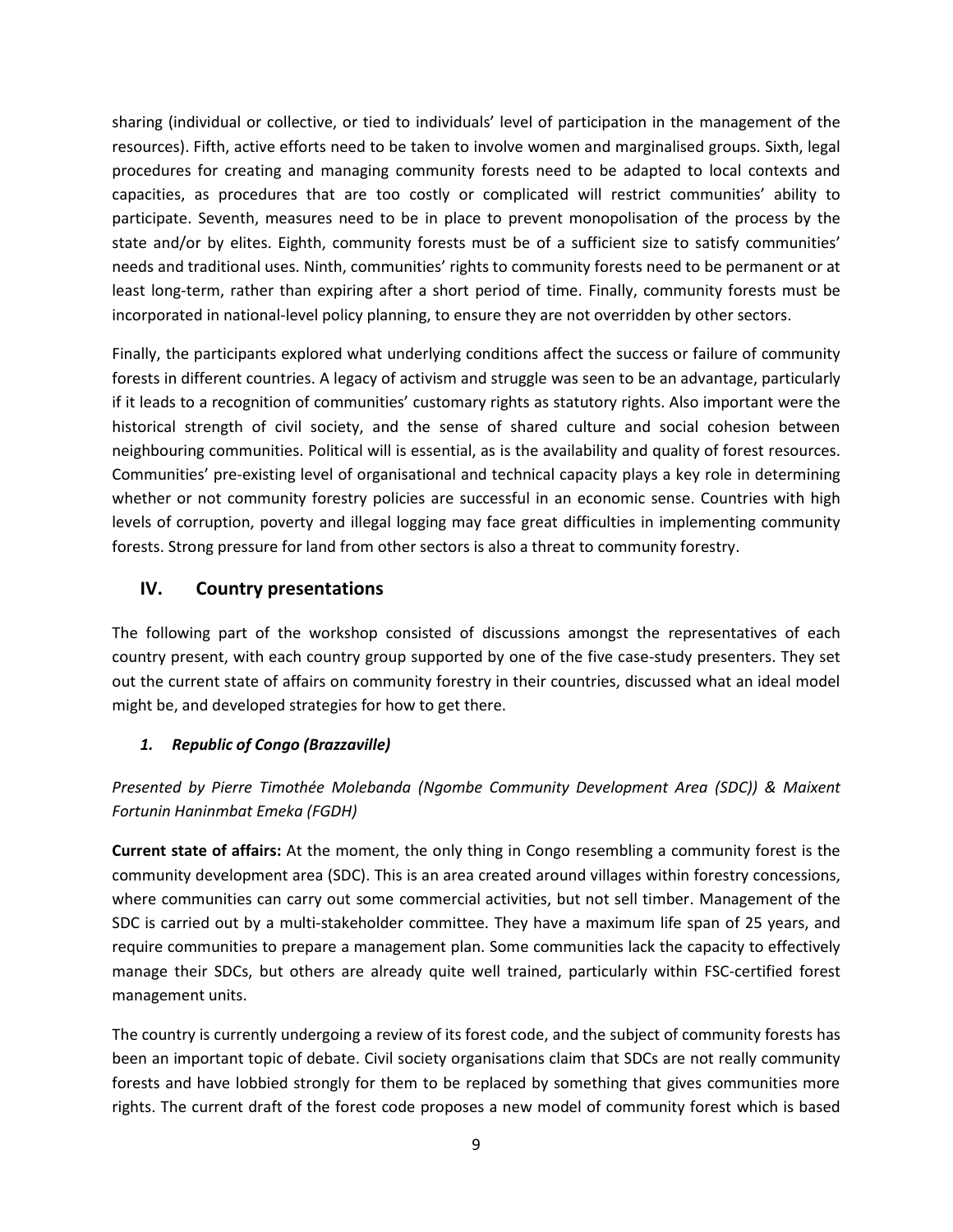on the model of SDCs but adds some additional rights for communities. Further details have yet to be fleshed out in implementing decrees, but it is likely that communities will be able to sell timber, unlike in the SDCs. In addition, rather than being based within forestry concessions, community forests will be a separate type of forest area. Villages within a private logging concession will continue to be given SDCs, but these will automatically gain the status of community forests, with all the legal benefits.

**Ideal community forest model:** An ideal community forestry model would give communities permanent rights over their land. It would be based on communities' customary rights and actual use of the land, and it would be governed by local institutions put in place by the communities themselves. It would also give communities the right to extract resources, with the resulting revenues being managed equitably through a local fund governed by the community according to clear and fair rules. The process of creating a community forest should be simple, assisted by the state. There must be commitment to ensure that all community members are properly consulted and involved, for example through participatory mapping. The state must show sufficient political will, and there must be consistency across public bodies outside the forestry sector. It may be helpful to create a reflection group to refine ideas, as happened in Guatemala, as community forestry is a new concept in Republic of Congo.

**Strategy:** At the recommendation of Mr Pandey of Nepal, Congolese civil society needs to be clearer on what precisely its vision of community forestry is. Civil society will continue to engage in the process of drafting the new forest code, as well as its subsequent implementing regulations, to ensure this vision is met. Potential allies include NGOs, donors, and some government officials. Potential opponents include timber, agriculture and mining operators.

### *2. Cameroon*

#### *Presented by Nadège Nzoyem (SNV) and Victor Amougou (CEFAID)*

**Ideal community forest model:** The ideal situation for community forests in Cameroon would be management of forests by and for communities. Community forests should secure customary rights (both usage and ownership), and generate concrete and regular revenues for communities.

Communities should also be helped to access markets: they need to develop commercial relationships with international and national buyers, and improve the quality of their forest products to make them attractive. This process should be facilitated by a neutral professional actor with contacts with the private sector, such as civil society or consultancy companies. Communities need to be able to access materials and production equipment; this may be achieved through subsidies, microcredit, or partnerships between communities and the private sector. To support all this, there is a need for networks of community forests, to share production tools and marketing techniques.

Communities should receive capacity-building on financial management, as well as forest management. They also need assistance to complete tasks like annual authorisation permits and environmental impact studies. Complicated procedures, including Cameroon's VPA, need to be simplified. Communities also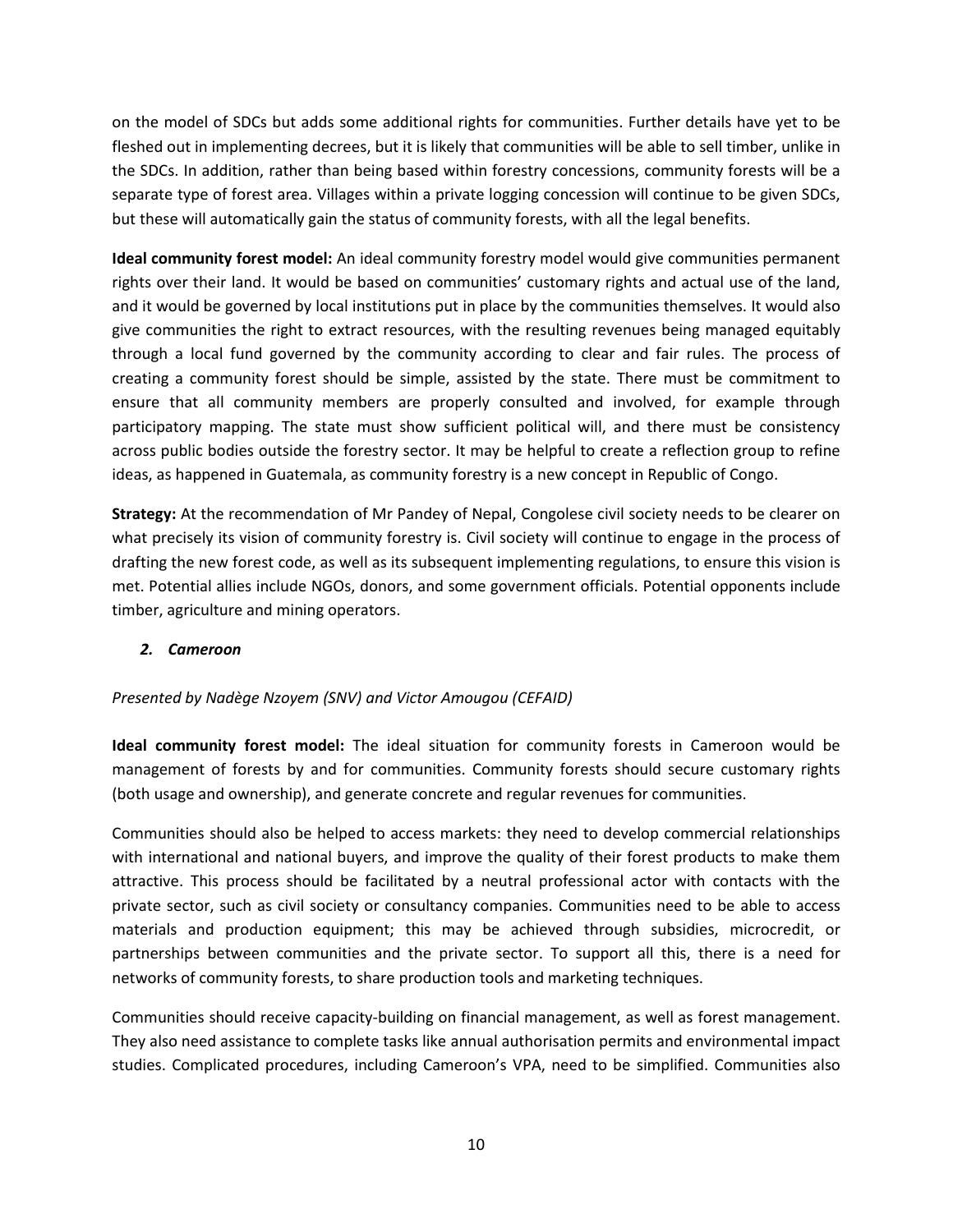need fairer contracts: this requires the strengthening of their negotiating power, particularly through the provision of legal support.

There also needs to be more active participation within communities, particularly from women and indigenous populations. Local governance needs to be improved and made more transparent, particularly the functioning of management bodies. This may be achieved through capacity-building, better application of legal accounting requirements, and changing public attitudes.

Finally, community forests should bring increased environmental protection. They should improve the implementation of sustainable forest management practices, particularly through educating communities and other operators.

**Strategy:** Potential allies include international development partners, donors, local government bodies, forest product buyers, certification schemes, independent monitors, and conservation organisations. There needs to be more advocacy towards donors, as there is a threat they will lose interest. Another potential threat is competition from illegal logging; this needs to be addressed through increased application of sanctions, and implementation of the EU Timber Regulation and Cameroon's VPA. Corruption is another problem, which also requires implementation of sanctions, and publicising cases where sanctions are given. Communities need to strengthen their collective vision for what they want from community forests, which civil society can facilitate by organising regular meetings amongst the communities to help them develop this strategic vision.

### *3. Democratic Republic of Congo (DRC)*

# *Presented by Alphonse Muhindo (Réseau CREF), Theophile Gata (independent consultant), and Maurice Nsase Soki (FODI)*

**Current state of affairs:** A law on community forests was passed in August 2014. There is limited experience in the Nord-Kivu area with community forests. National and local forestry bodies are insufficiently informed about what community forestry entails.

**Ideal community forest model:** The new community forest law should receive widespread publicity and awareness-raising. Government forestry bodies should be strengthened from the national to the local level, with the establishment of an administrative structure to govern community forests. This new legal and administrative framework should allow for the differences between the different provinces of DRC. The new community forestry decree does not create any new administrative structure to govern community forests, and relies largely on existing government bodies; nor does it set out any measures to strengthen them. However, it does create a formal role for customary authorities and laws, and allows communities significant discretion for how to organise themselves internally, and how to use and manage the land. The new law thus has the possibility to promote stronger local governance and diversity between regions, though it is too early to be certain.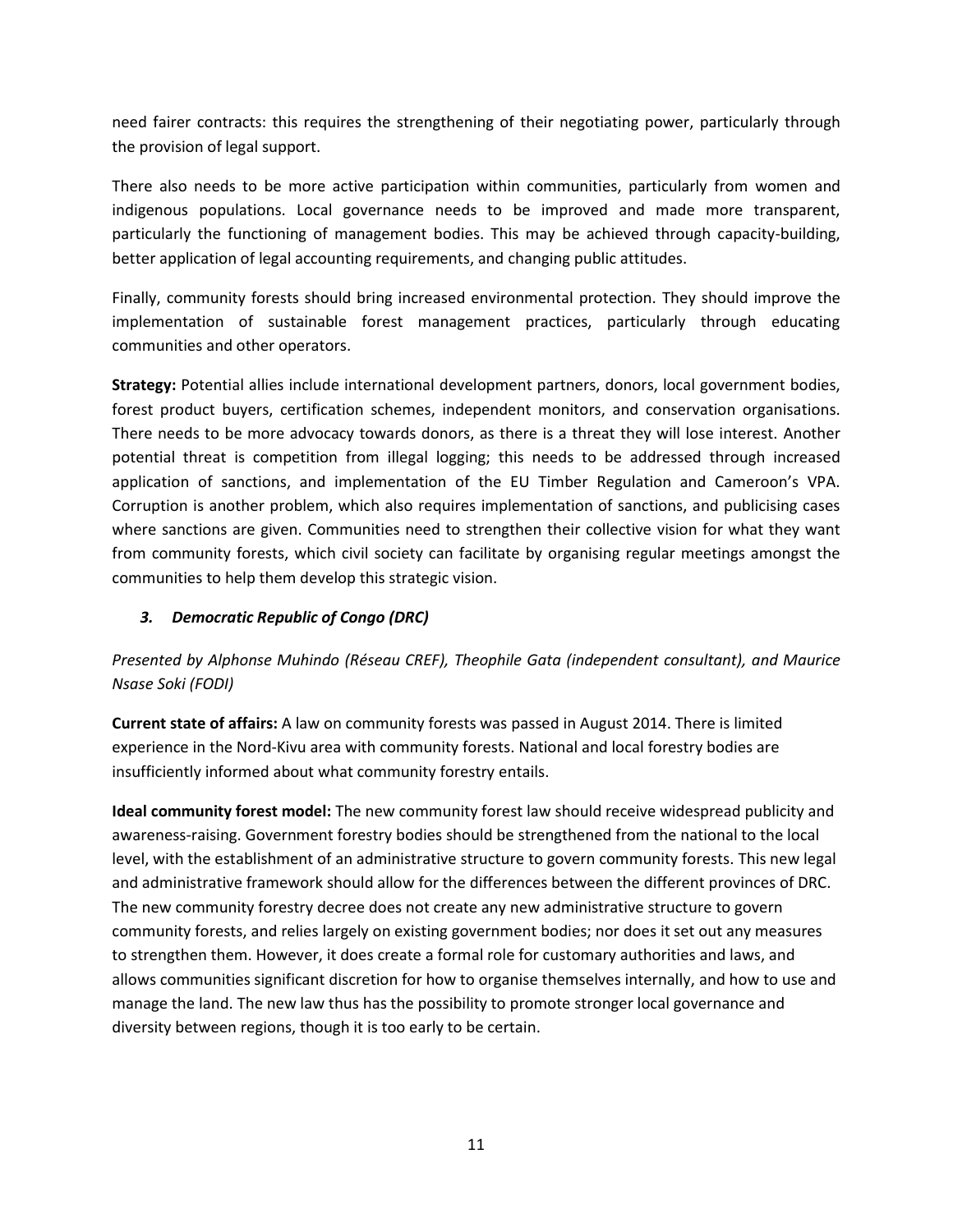Another important feature of the ideal situation envisaged by the workshop's DRC participants is that monitoring needs to be done not only by the state, but also by other actors, in particular the communities themselves. However, this is not dealt with in the new community forestry decree.

**Strategy:** Communities must receive capacity-building to help them manage finances and forests. Community forestry must also deal with the dominance of customary governance in daily life. Customary governance systems and leaders should be integrated into the management and benefitsharing mechanisms of the community forest. The new decree on community forests, promisingly, says that community forests are to be governed by customary norms as well as statutory laws, so long as they do not contradict statutory law.

One problem is the low capacity in the forest ministry to implement community forests; this should be overcome by information sessions organised by civil society, as well as capacity-building by technical and financial partners. Civil society should also get supportive government authorities (local and national) involved in lobbying for community forests at the national level.

There is some resistance from outside actors to community forests: from international conservation NGOs, and from development partners. These actors need to be shown that community forestry is essential to poverty reduction and conservation, and conservation needs to be integrated into the community forest management strategies.

Finally, community forest lands are currently being threatened by logging, mining and agricultural operators. One solution is to push for the new community forestry law to be signed, and for civil society to take an active role in the reform of property, forestry and mining laws. To fight against the dominance of industrial logging, community forestry could be framed as a way to formalise artisanal logging and fight against illegality. It is also important that community forests are helped to gain certification, so that their products can compete with products from private operators.

For more information on the new community forests law in DRC, please see Rainforest Foundation UK's briefing note at:

<http://www.mappingforrights.org/files/37742%20RFUK%20CF%20Briefing%20Statement%20French.pdf>

### *4. Liberia*

### *Presented by Jonathan Yiah (SDI)*

**Current state of affairs:** There is a new community rights law with implementing regulations which gives sufficient legal basis for community forests. However, the regulations have not been implemented properly because of: **i**nsufficient government budget; lack of community collaboration or awareness about their rights; unfair collaboration between the government and international companies; corrupt chiefs; overlapping external uses on community forests; and excessive complexity of community forest management plans.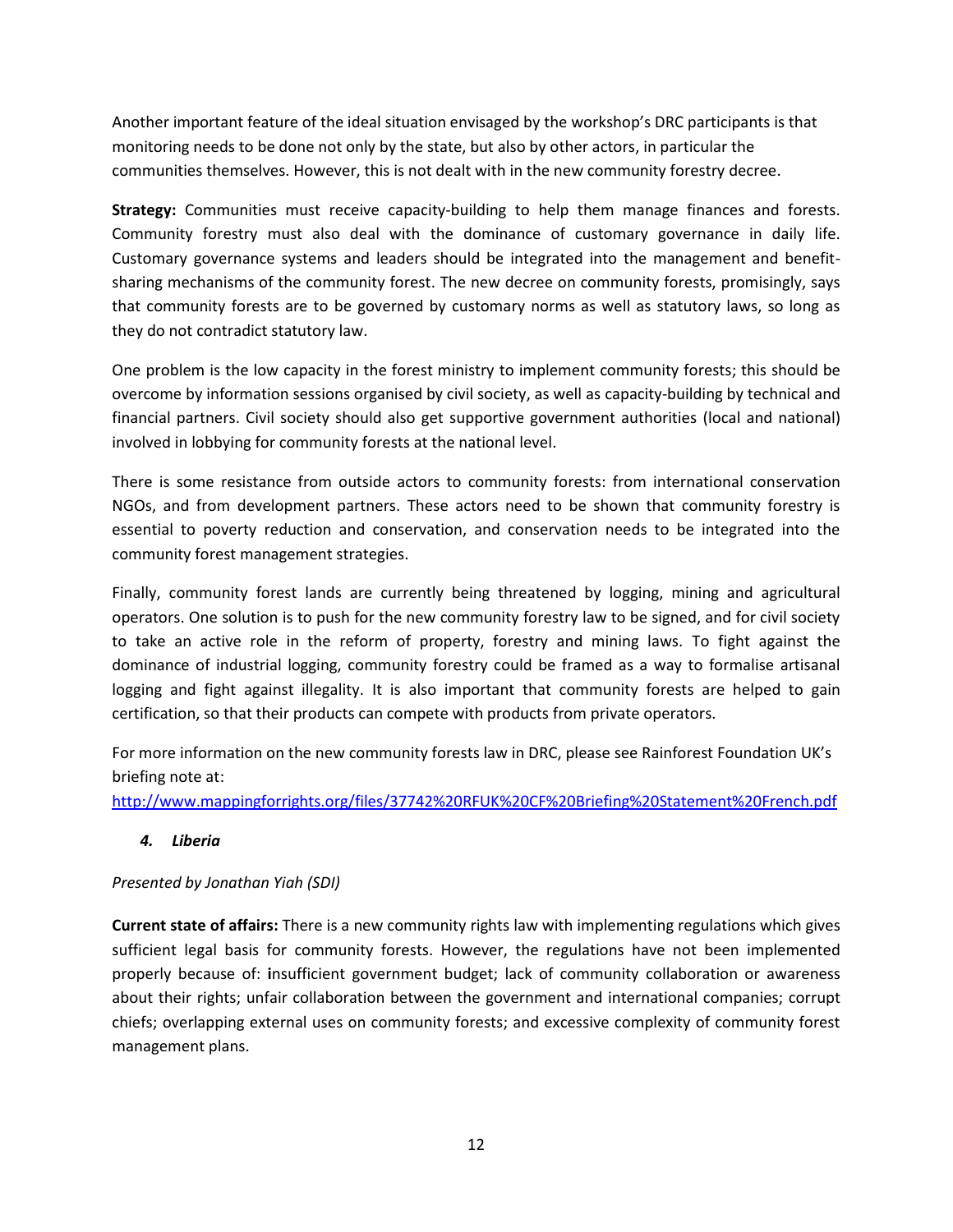**Ideal community forest model:** Community forestry bodies have been constituted in every community forest. The community forest management plans are kept simple. There is widespread awareness and participation amongst communities, including women and the young: this will help them understand their rights, participate in management, and prevent corruption from their leaders. There are no overlapping land claims. Private sector operators follow international corporate social responsibility standards. There is a confederation of community forest groups to lobby at the national level. The Forestry Development Authority (FDA) acts to prevent and resolve conflicts.

| Strategy: |
|-----------|
|-----------|

| <b>Ideal</b>                                                                                                                                           | <b>Strategy</b>                                                                                                                                                                                                                                          |  |
|--------------------------------------------------------------------------------------------------------------------------------------------------------|----------------------------------------------------------------------------------------------------------------------------------------------------------------------------------------------------------------------------------------------------------|--|
| Community awareness and<br>empowerment, enabling the organisation<br>of community management bodies                                                    | Allocate sufficient government budget to allow this<br>$\bullet$<br>awareness and organisation to happen in forest<br>regions<br>Moratorium on logging until this is done                                                                                |  |
| Communities should not conclude<br>Memorandums of Understanding<br>(MOUs) with logging companies before<br>approval of community forestry<br>agreement | Make sure communities have support from advisors<br>$\bullet$<br>before they engage with a third party                                                                                                                                                   |  |
| Community forests should not overlap<br>with land uses by external actors                                                                              | Forestry authority should be empowered to resolve<br>$\bullet$<br>conflicts<br>Community forestry management plan should<br>prevent overlapping<br>Moratorium to logging on community land until the<br>community forestry management plan is authorised |  |
| Ensure participatory organisation of<br>communities                                                                                                    | The law should specify how to ensure real and<br>$\bullet$<br>legitimate participation from all community<br>stakeholders<br>Forestry authority should promote participatory<br>processes                                                                |  |
| Management plans for community<br>forests need to be simplified                                                                                        | Confederation of community forest groups to lobby<br>$\bullet$<br>for simplified management plans<br>University/academic support<br>$\bullet$                                                                                                            |  |
| Create a confederation of community<br>forest groups                                                                                                   | Obtain financial support (from international donors, since<br>government will not invest in this process)                                                                                                                                                |  |
| Private sector organisations comply with<br>international Corporate Social<br>Responsibility standards                                                 | Raise awareness amongst the international community of<br>violations committed by multinationals                                                                                                                                                         |  |

### *5. Gabon*

### *Presented by Carine Tsimba Mouity (Muyissi Environnement)*

**Current state of affairs:** Communities are currently in a state of tenure insecurity, as they lack official property rights or even access rights. This puts them at constant risk of displacement by the state for reasons of 'public utility'.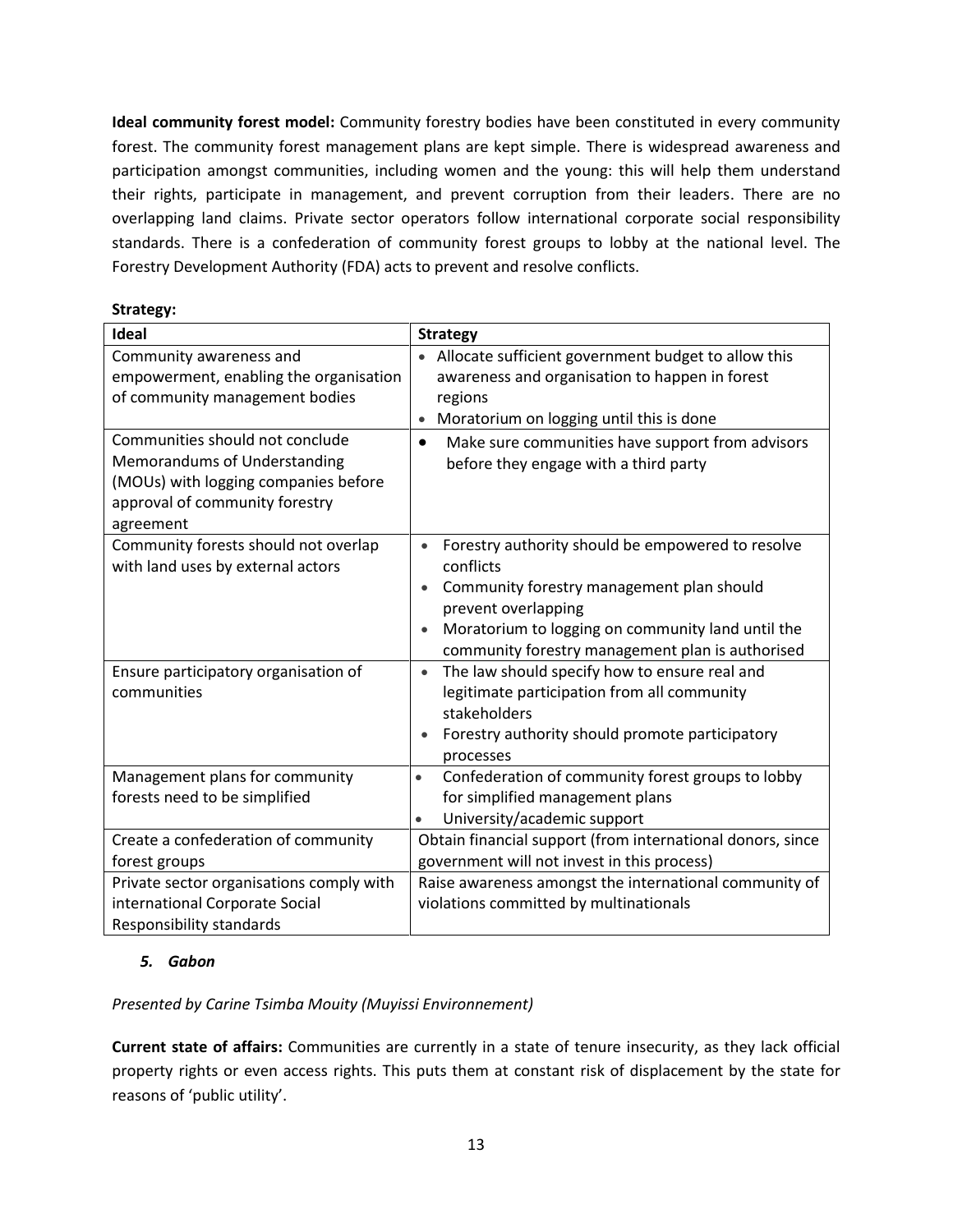Community forestry has become a political goal, directed by the Ministry of Environment and the national timber industry association. There is a general legal basis for community forestry in Law 16/01 (2001) and a 2004 *décret*; but the necessary implementing regulation for community forestry was not passed until 2013. Five pilot sites have been chosen by the government: three from government-run projects funded by the International Tropical Timber Organisation (*Organisation Internationale de Bois Tropical (OIBT)*), and two run by WWF's Development of Community Alternatives to Illegal Forest Exploitation (*Développement d'Alternatives Communautaires a l'Exploitation Forestière Illégale* (*DACEFI)*) programme, and the University of Gembloux. Two community forests have been officially established; the others are in the process of being developed.

Under the new law, community forests have the following characteristics:

- They must be in the non-permanent forest domain.
- They must keep aside at least 5 per cent for conservation, including reforestation activities. Extraction of wood by an external actor is permitted, but heavy machinery is forbidden. Itinerant agriculture may be included.
- The community must constitute itself into a democratically representative legal entity.
- The community must prepare and follow a Simple Management Plan.
- The process of creating community forest should be as follows:
	- 1. Create a legal entity
	- 2. Map land use of the area
	- 3. Make application to reserve the area (by letter)
	- 4. Set up a coordination meeting between the community, their neighbours, and the government
	- 5. Submit an application file (a letter and a map)
	- 6. Sign a provisional management agreement
	- 7. Draft a Simple Management Plan
	- 8. Final agreement and establishment of the community forest

**Obstacles:** Systemic corruption persists. Most of the forest is already occupied by industrial concessions, protected areas, mines and infrastructure projects, and communities are not allowed to apply for a community forest within concession areas. The government sees civil society as an opponent, which limits negotiation space. Elites use the idea of community forestry for political reasons. The definition of 'community' in the new law is based on the local government body, which is not in line with customary organisation. There is an artificial imposition of a 'community' dynamic. Customary land claims will not provide a sufficient basis for declaring community forests: it will leave out recent immigrants to the area, itinerant indigenous peoples and landless groups. There is very little connection between the communities and the central government ministry responsible for establishing the community forests which are usually geographically very far apart; there are no government officials on the ground, and there is no governmental support.

**Strategy:** One way to overcome overlapping land uses would be to establish a hierarchy of permits, and better define the state forest domain. Civil society should fight against private permits, which are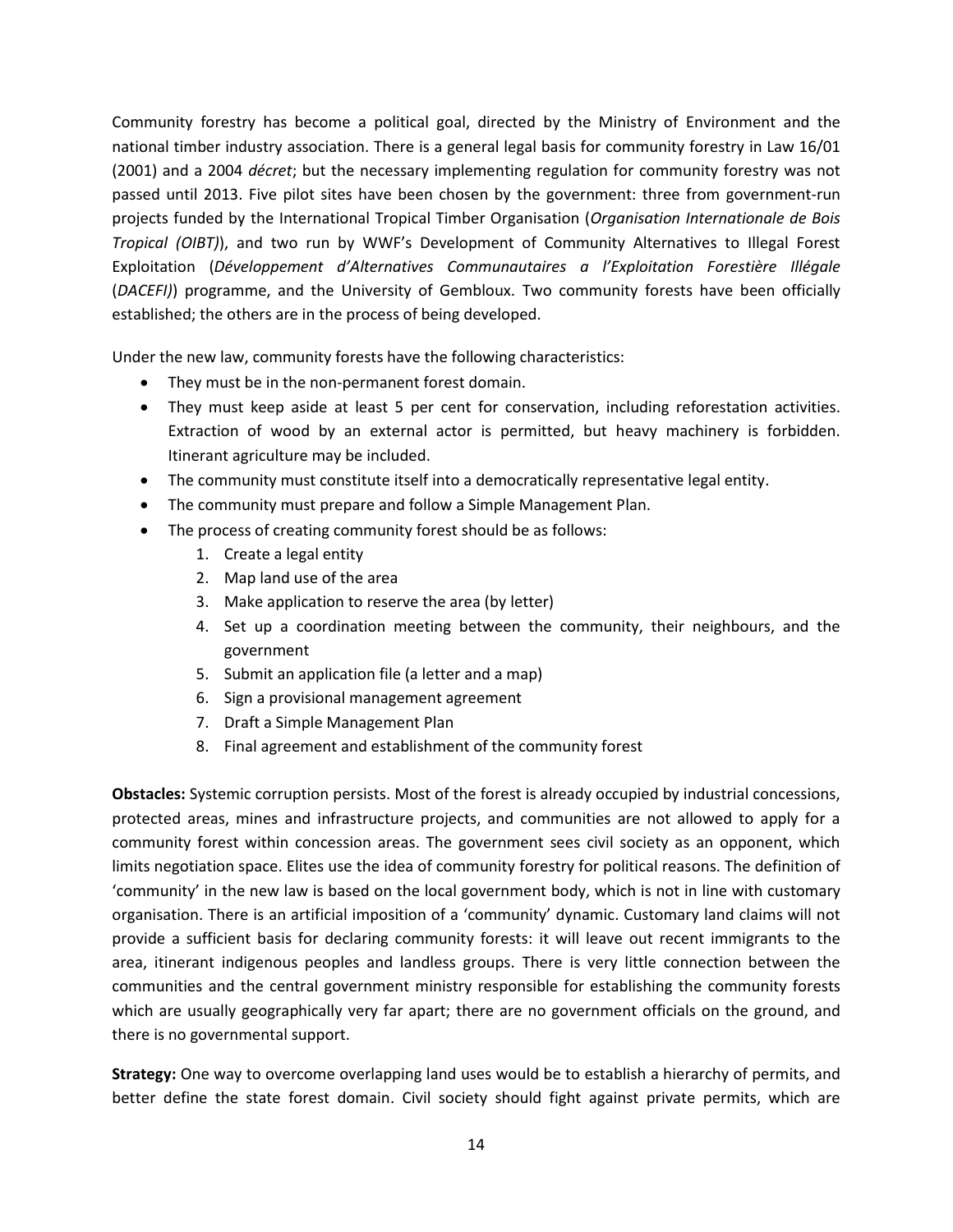competing with community forests. Communities should also be supported to apply for community forests. Multi-use models should be developed and supported (conservation, non-timber forest products, tourism, ecosystem services, timber, sacred sites). Civil society needs to investigate the workings of the commission that decides on the establishment of community forests, and make sure that they monitor them and provide input.

### *6. Southeast Asia: Vietnam and Laos*

*Presented by Nguyen Viet Dung (PAN Nature), Nguyen Quang Tan (RECOFT), and Sinthavong Phuangchampa (GAPE)*

**Current state of affairs:** Currently, communities' forest land is controlled by the state. There is some progress towards control by communities, with state supervision. Communities can have a contract with the government to have legal user or access rights or rights to patrol and protect. In these arrangements, the community must prepare management plans. They can receive nominal benefits from non-timber forest products.

**Ideal community forest model:** Ideally the community would have genuine control, with the power to decide benefits and the right to refuse.

**Obstacles:** Widespread state ownership of land presents a significant obstacle. Single party states also mean there is little pluralism or public debate. There is a general lack of capacity amongst all actors. There is persistent prejudice against ethnic minorities, and lack of trust in their capacity.

# **V. Lessons learned and next steps**

The workshop concluded with a discussion of lessons learned and useful next steps. There was a strong recommendation for establishing national networks.

Among the lessons learned, it was recognised that government support can be both a hindrance and a help; that women must be involved; and that more attention should be paid to community forestry, notably by NGOs focusing on land tenure.

Many of the participants said it was very useful to learn about the experiences of other countries, and wanted to maintain contact in the future. Mr Pandey of Nepal invited participants to organise exchange field visits to Nepal, to see community forests there. Several of the participants are planning to organise follow-up workshops with their civil society platforms to share lessons learned at this conference with fellow NGOs.